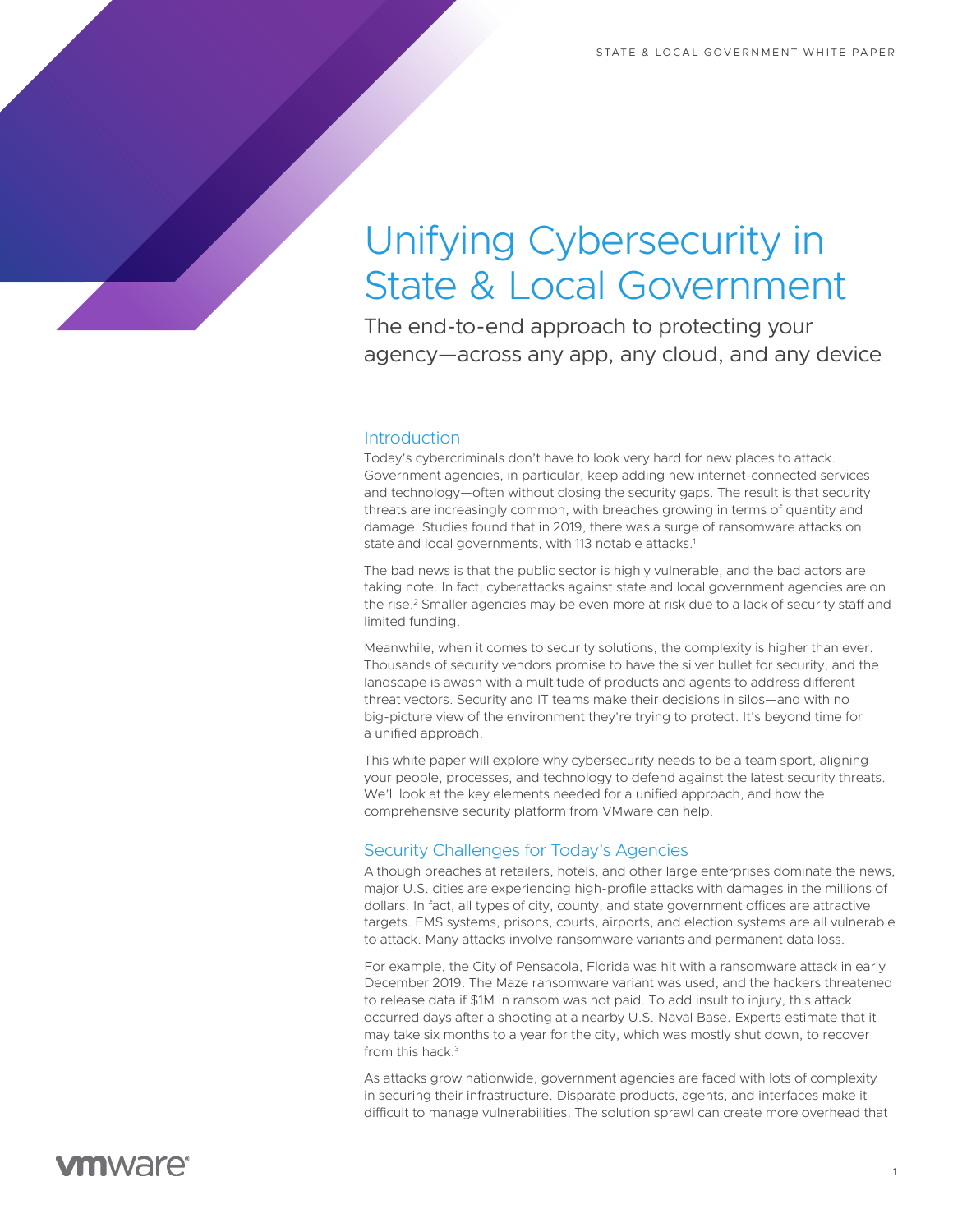#### TOP 5 CYBERSECURITY BEST PRACTICES

- **1 A baseline security assessment**  is critical for knowing where vulnerabilities exist, whether you opt for a baseline "Red Team" or "Purple Team" audit and/or cyber hunt exercise. Penetration tests and general audits are also recommended.
- **2 Network microsegmentation** is an ideal strategy for limiting lateral movement across the network. Microsegmentation divides your data center into distinct security segments, reducing the reach of an attack if one occurs.
- **3 Endpoint detection and response**  technology, along with application control (whitelisting) on critical servers, can help detect and remediate advanced attacks. Overall, endpoints are the easiest attack surface for hackers.
- **4 Integration of third-party threat analysis** puts your organization in an active position, rather than reactive, and goes well beyond simply responding to alerts. Trusted user communities can also help you get an edge on cybercriminals.
- **5 Security training and recruitment/ retention of talent** helps ensure your organization can stay protected, while also knowing how to remediate vulnerabilities.

impacts performance. What's more, key decisions are made by siloed IT and security teams, reacting to threats without a holistic view of the applications, data, infrastructure, and devices that they're trying to protect. Network security is approached differently from endpoint security, which is different from cloud security, and so on.

The interesting thing is that IT and security teams are aligned on the greater goals of preventing breaches, increasing efficiency, and speeding incident resolution. The teams just don't work together very well. According to a recent Forrester study, 77.4% of respondents said their IT and security teams currently have a negative relationship.1 What's an agency to do?

#### Strengthening Security with a Unified Approach

To strengthen your agency's cybersecurity posture, your entire organization needs to approach security like a team sport. It's more important than ever to have unified visibility and control across your critical networks, workloads, and endpoints. Your busy IT and security teams need to be able to work together, using a single source of shared truth. The only way to stay ahead of ever-changing threats is with a unified platform—enabling you to zero in on vulnerabilities and mitigate them, before any damage can occur.

Following are three key tactics for building an effective security playbook.

#### Tactic #1: Security needs to be built-in, not bolted on

Too often, security is approached like a game of "whack-a-mole," with isolated solutions being deployed in response to the latest threats. Many organizations have dozens of security solutions that require independent configuration and monitoring. This increases complexity and risk.

For maximum effectiveness, security should be built into the infrastructure you already have, creating a superior vantage point for threat detection. Your agency should be able to unite around a single platform with a holistic view—reducing the number of products, agents, and interfaces that your teams need to manage, and lowering the chances for error. As a result, you can simplify your policies and have them operationalized across heterogeneous environments, whether running applications in VMs, containers, or bare metal.

### Tactic #2: Security needs the context of what you're trying to protect

With the barrage of cybersecurity threats hitting agencies of all sizes, a defensive security strategy is a must. It's vital to stay informed about the latest threats and vulnerabilities. But your security policies are more effective if you also have deeper visibility into your applications and data—and what's "normal" behavior. That way, you can detect anomalous behavior before it can become a threat.

Consider if your security solutions include both endpoint detection and response, along with application control capabilities, to help protect against emerging threats. Continuous diagnostics and mitigation can help you fight the latest malware, ransomware, fileless, and next-generation attacks—on-premises and in the cloud. For added protection, your solutions should also be backed by real-time threat intelligence that suppresses intrusions before they can be deployed.